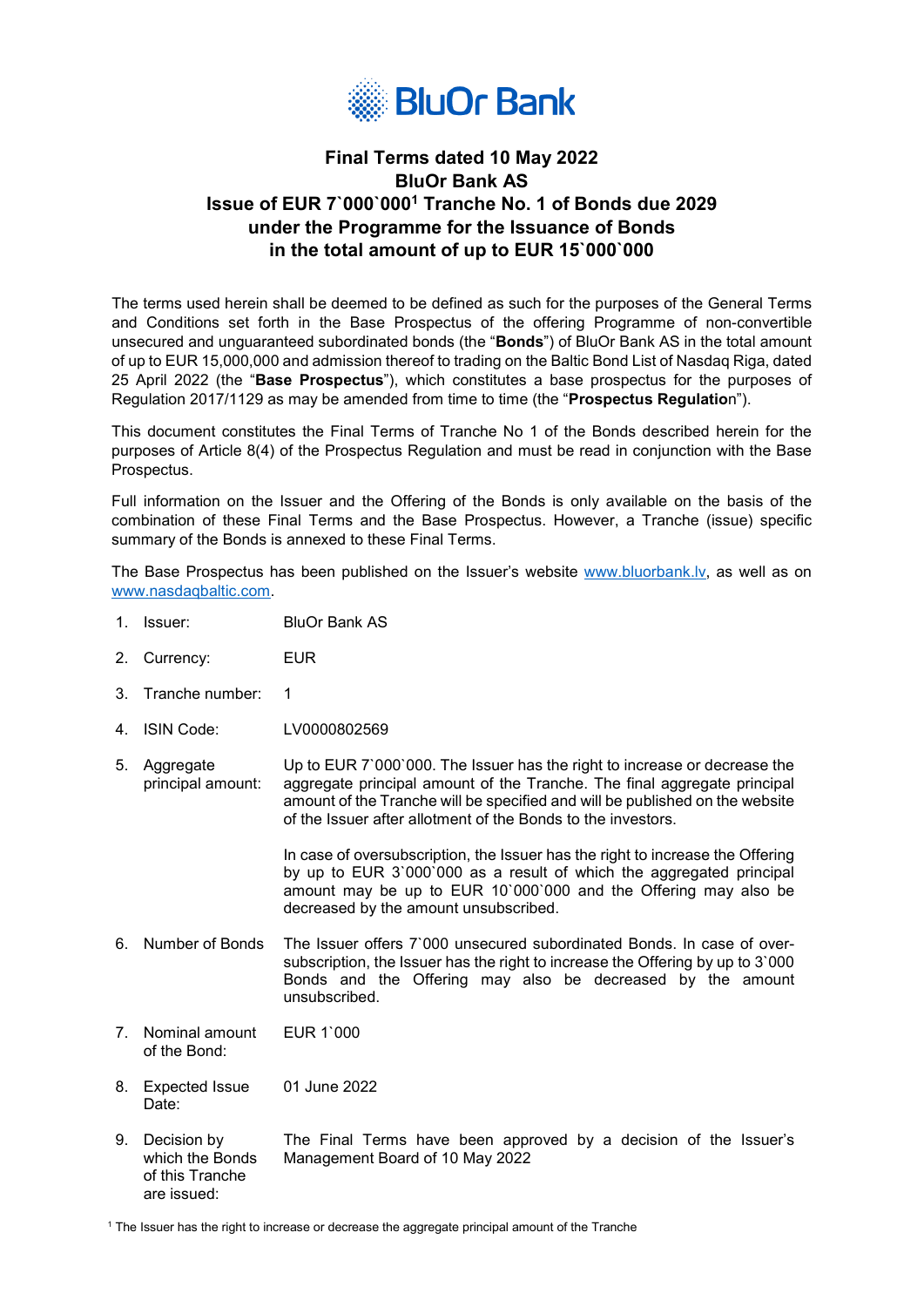- 10. Annual Interest Rate: Fixed rate 7% per annum, interest calculation method 30/360 Delay interest: 0.01% per day
- 11. Interest Payment Dates: 1 September, 1 December, 1 March, 1 June each year
- 12. Maturity Date: 1 June 2029
- 13. Minimum Investment Amount: EUR 1`000
- 14. Issue Price of the EUR 1`000 Bond:
- 15. Subscription Period: From 10:00 (Latvian Time) on 16 May 2022 until 15:30 (Latvian Time) on 27 May 2022
- 16. Procedure for submission of the **Subscription** Orders: Subscription Orders shall be submitted only during the Subscription Period. All investors may submit Subscription Orders in euro only.

The Subscription Orders may be submitted through any financial institutions that are licensed to provide such services within the territory of the Republic of Latvia, Republic of Lithuania or Republic of Estonia.

Subscription Orders can be submitted:

- i) via Nasdaq Riga trading system Genium INET available to the members of Nasdaq Riga in accordance with the Rules of Bond subscription process (auction). The list of financial institutions which are a member of the Nasdaq Riga is available on the webpage of the [\(https://nasdaqbaltic.com/statistics/en/members\)](https://nasdaqbaltic.com/statistics/en/members)
- ii) via NASDAQ CSD Latvian SSS participants in Estonia. An investor must have a securities account with NASDAQ CSD Latvian SSS participants in Estonia, who is a member of Latvian SSS. The list of financial institutions that are participants of the Latvian SSS in Nasdaq CSD located in Estonia is available on the webpage of NASDAQ CSD [\(https://nasdaqcsd.com/list](https://nasdaqcsd.com/list-of-account-operators/)[of-account-operators/\)](https://nasdaqcsd.com/list-of-account-operators/)
- iii) directly to Issuer or Sales Agent

An investor shall bear all costs and fees charged in connection with the submission, cancellation or amendment of a Subscription Order pursuant to the price list of the respective financial institution accepting the Subscription Order and from which the investor receives investment services. Investors who submit the Subscription Order through financial institution, consents and authorises such financial institution to disclose the Investor`s identity to the Issuer.

An investor must ensure that all information contained in the Subscription Order is correct, complete and legible. The Issuer reserves the right to reject any Subscription Order that is incomplete, incorrect, unclear or ineligible, or which have not been completed and submitted during the Subscription Period in accordance with all requirements set out in the terms and conditions of the Base Prospectus.

Investors, who have securities account with the Issuer, shall submit their Subscription Order to the Issuer in accordance with the terms and conditions of the investment services agreement concluded with the Issuer.

Other investors wishing to purchase Bonds must contact their financial institution and submit Subscription Order in the form accepted by the financial institution and in accordance with all requirements set out in the terms and conditions of the Base Prospectus. The Investor may use any method that such investor`s financial institution offers to submit the Subscription order (e.g. physically at the client service centre of the operator, over the internet or by other means).